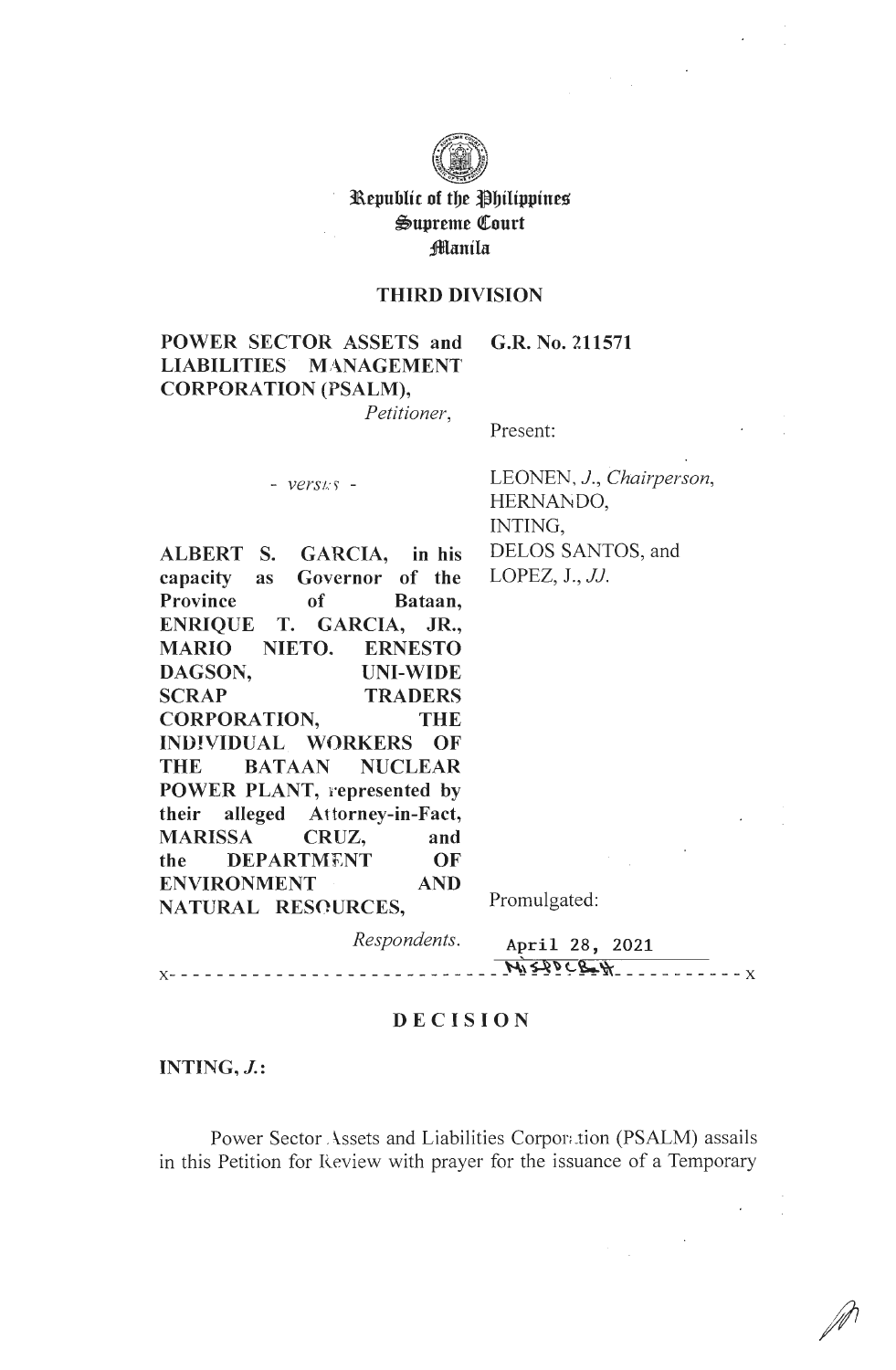Restraining Order and/or Writ of Preliminary Injunction,<sup>1</sup> the Decision (Based on Consent Decree)<sup>2</sup> dated March 4, 2014 of Branch 4, Regional Trial Court (RTC). Mariveles, Bataan. The RTC ordered the Environmental Management Bureau (EMB) of the Department of Environment and Natural Resources (DENR) and all the defendants in Civil Case No. 882-ML, jointly and solidarily, to clean-up the Bataan Thermal Power Plant (BTPP) of toxic waste materials.<sup>3</sup>

## *The Antecedents*

In 1967, the 225-megawatt BTPP was constructed in Limay, Bataan through a Wurld Bank loan and operated by the National Power Corporation (NPC). The land on which BTPP was built is owned by the Provincial Government of Bataan. The BTPP started its operations in 1972, but was decommissioned in  $1998$ ;<sup>4</sup> it was then turned over to PSALM pursuant to its mandate under Section 49 of Republic Act No. (RA) 9136, also known as the Electric Power Industry Reform Act of  $2001.5$ 

Enrique T. Carcia, Jr., (Garcia, Jr.) in his capacity as then Governor of the Province of Bataan, filed an Environmental Complaint<sup>6</sup> against PSALM, the DENR, the NPC, and Ernesto D. Dagson (Dagson)<sup>7</sup> seeking, among other things, the disposal and clean-up of toxic waste materials from the BTPP, or in the alternative, for the defendants to put up a trust fund to defray the cost of the disposal and clean-up. The case was docketed as Civil Case No. 882-ML. PSALM was impleaded as the government-owned and -controlled corporation that takes over ownership of all existing generation assets, liabilities, Independent Power Producer contracts, real estate, and all other disposable assets of the NPC. $8$  Dagson was impleaded as the winning bidder in an auction

<sup>1</sup>*Rollo,* Vol. 1, pp. 75-138. Under Rule 45 of the Rules of Court.

<sup>&</sup>lt;sup>2</sup> *Id.* at 15-18-A; penned by Presiding Judge Emmanuel A. Silva.

<sup>&</sup>lt;sup>3</sup> *Id.* at 18.<br><sup>4</sup> *Id.* at 15-16.

*le!.* at 8 I.

 $\frac{6}{7}$  *Id.* at 375-387.

In a Manifestation dated March 16, 2012, several workers submitted to the RTC a Revocation of the Special Power of An :: *rney in favor of Dagson, id. at 574-575*.

<sup>&</sup>lt;sup>8</sup> Section 49, Republic Act *No.* 9136 provides:

SECTION 49. Creation of Power Sector Assets and Liabilities Management ' Corporation. -- There s hereby created a government-owned and -controlled corporation to be known as the "i'ower Sector Assets and Liabilities Management Corporation", hereinafter referred to as the "PSALM Corp.", which shall take ownership of all existing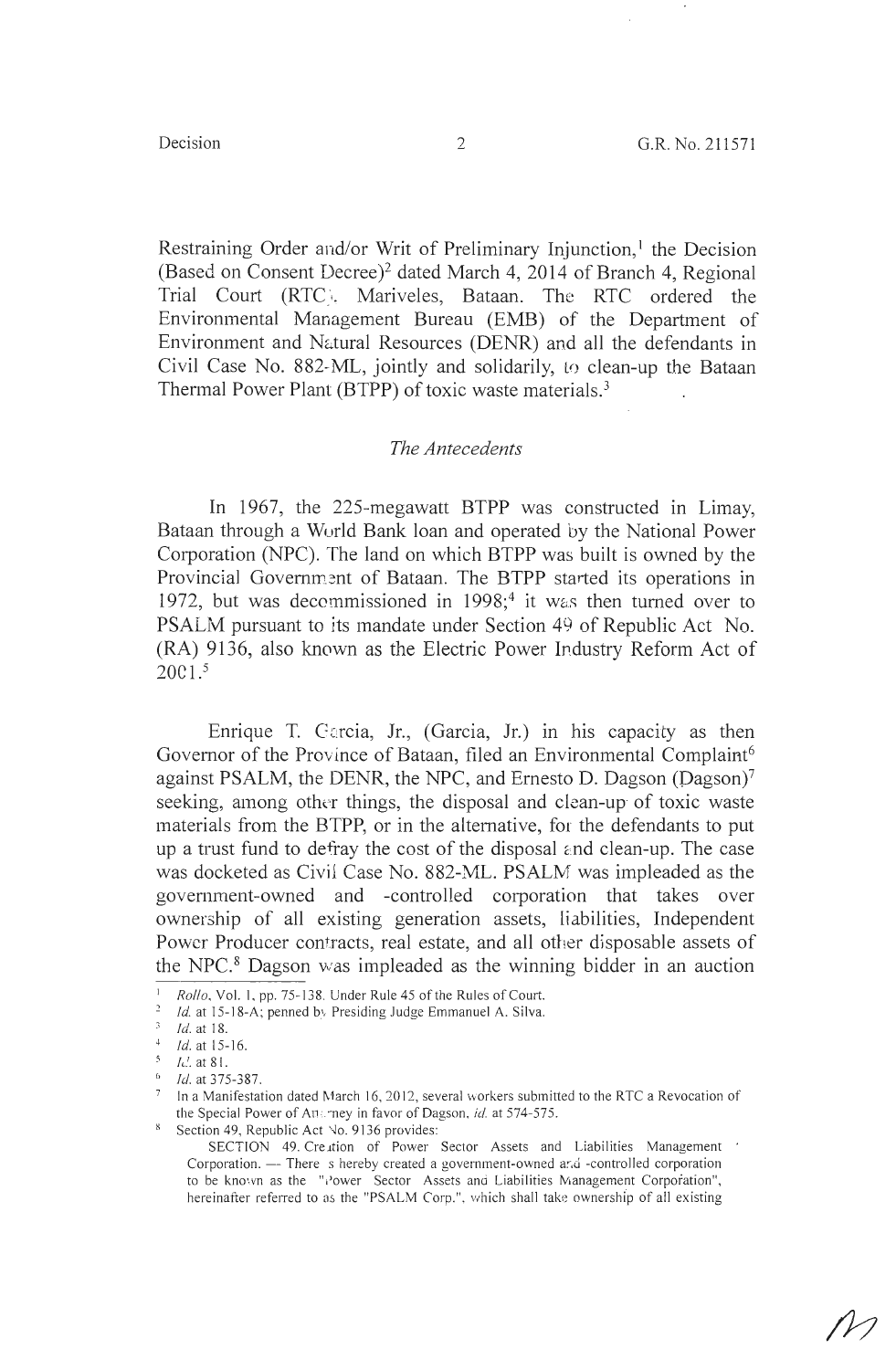sale of the BTPP conducted on December 3, 2010. Other parties who appear to have claims over the BTPP were subsequently impleaded, namely: Mario Nieto (Nieto), Uni-wide<sup>9</sup> Scrap Trading Corporation (USTC), and individual workers represented by Marissa Cruz (Individual Workers).

In the Environmental Complaint, Garcia, Jr. alleged that he had reason to believe that the BTPP had produced toxic waste materials based on a published report of a similar and smaller 130-megawatt Rockwell Thermal Plant (RTP) owned by Manila Electric Company and operated in Makati City for about 40 years; that the RTP had produced a deadly pond of toxic waste contaminated with cancer-causing polychlorinated biphenyls (PCBs), with the cost of proper disposal estimated at P400,000,000.00; and that the presence of PCBs in the soil within the BTPP was confirmed in the sampling and investigation conducted by the EMB of the DENR.<sup>10</sup>

On October *W,* 2006, Garcia, Jr. issued Executive Order No. l3, S-2006<sup>11</sup> seeking to prohibit PSALM from selling, disposing, or removing the machineries and equipment of the BTPP until after the proper disposal of toxic materials for the safety of the people and the environment. On April 16, 2009, PSALM reported that it concluded a negotiated sale transaction of the BTPP with Rubenori, Inc.<sup>12</sup> Garcia, Jr. then issued Executive Order No. 2, Series of  $2009<sup>13</sup>$  prohibiting the dismantling, movement, removal, and disposal of the machineries and equipment of the BTPP until after the proper and complete disposal and clean-up of toxic waste materials in the area, or unless the entire proceeds of the sale were placed in an escrow account to answer for the disposal.

Garcia, Jr. also alleged in his Environmental Complaint that Dagson gave assurance that he will abide by Executive Order Nos. 13

NPC generation assets, liabilities, IPP contracts, real estate anu al! other disposable assets. All outstanding obligations of the NPC arising from loans, issuances of bonds, securities and other instruments of indebtedness shall be transferred to and assumed by the PSALM Corp. within one hundred eighty  $(180)$  days from the approval  $cf$  this Act.

<sup>9</sup> The corporation name "Uni-wide" varies in many parts of the *rollo.* 

<sup>10</sup>*Rollo,* Vol. I, p. 379.

<sup>11</sup> Id. at 239-240.

 $12$  The agreement with Rubenori, Inc. was subsequently terminated for a a material breach of the agreement, *id.* at 284.

 $13$  *Id.* at 282-283.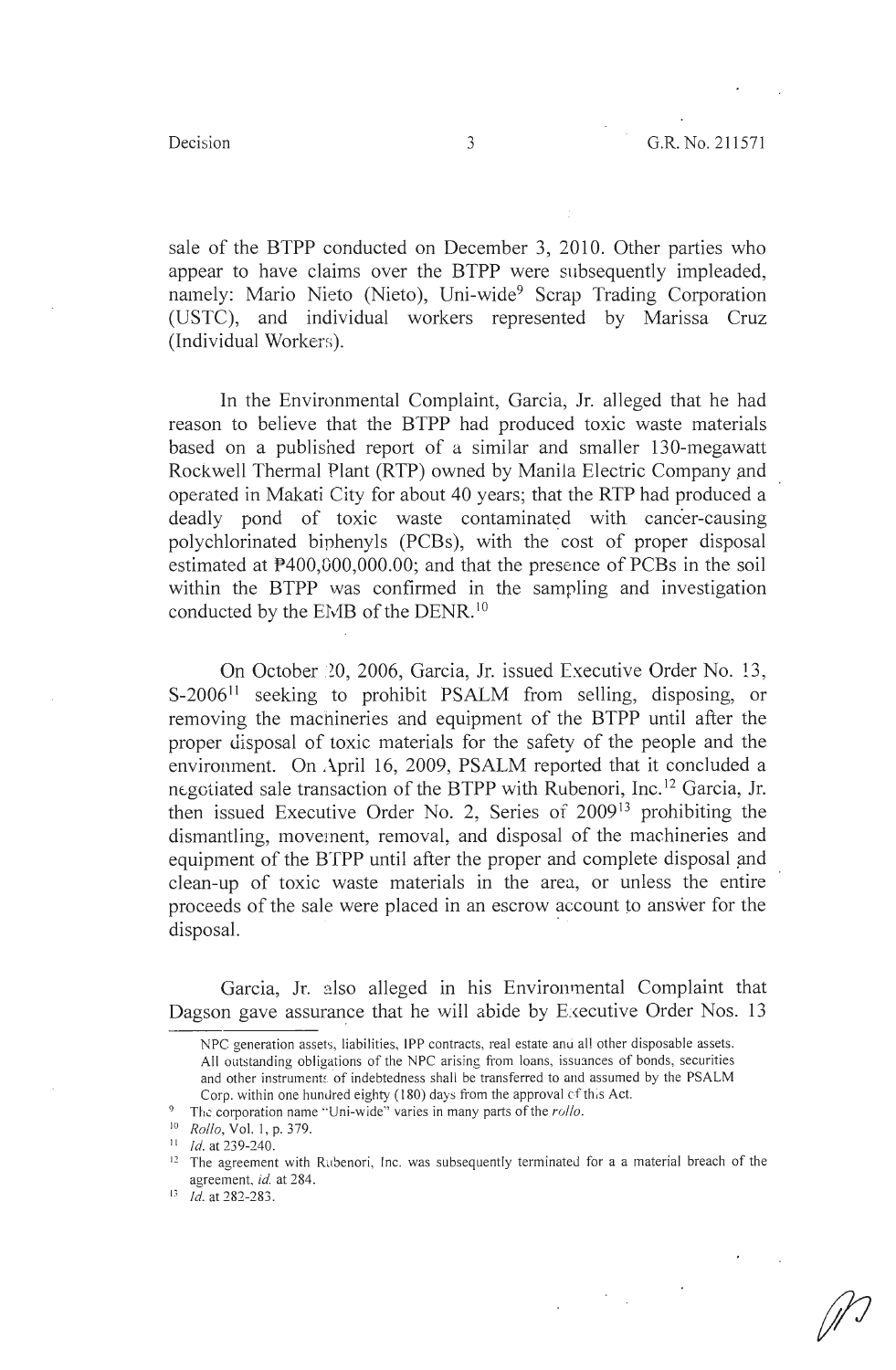and 2 concerning the issue of toxic waste materials. However, Garcia, Jr. maintained that the lisposal of the toxic waste materials should be the responsibility not only of Dagson, but also of NPC and PSALM.<sup>14</sup>

On January 4, 2011, the RTC issued a Temporary Protection Order (TEPO). The TEPO was extended until further order from the RTC and/or the final determination of the case. On April 23, 2013, the TEPO was lifted upon posting of a surety bond amounting to  $P30,000,000.00$ . The RTC appointed the Bataan Provincial Environment and Natural Resources Officer (PENRO) as Commissioner and Legal Officer to advise the court on technical matters concerning toxic wastes. On November 20, 2013, the RTC replaced the PENRO with the EMB of the DENR Region 3, represented by Regional Director Lormelyn E. Claudio (Commissioner Claudio) as the new Commissioner. The Court later appointed Mr. Geri Geronimo R. Sanez (Commissioner Sanez) of the DENR-EMB Central Office as co-Commissioner. On December 19, 2013, upon the recommendation of Commissioner Claudio and Atty. Aurelio C. Angeles, fr. (Atty. Angeles), the Assistant Commissioner, the RTC reinstated the TEPO initially for 30 days and later extended for another 30 days, or until February 20, 2014.

On March 3, 2014, the RTC approved the Comments and Recommendations<sup>15</sup> jointly filed by Commissioners Claudio and Sanez. Upon the agreement of all the parties, the RTC rendered the· assailed Decision.

## *The Decision of the RTC*

In its Decisiot (Based on Consent Decree) dated March 4, 2014, the RTC approved the Comments and Recommendations of Commissioners Claudio and Sanez for the acceptance of the submitted Environmental Site Assessments (ESA) 1 and 2 as well as for their consolidation. The RTC noted that with the approval of all the parties of the contents of the Comments and Recommendations, the parties no longer questioned the issues raised during the pre-trial. The RTC ruled that the following were admitted: (a) PCBs and other hazardous wastes or substance were present in the premises of the BTPP; (b) the hazardous wastes or substance had already contaminated the soil and the

 $14$  *Id.* at 381.

 $^{15}$  *Id.* at 19-28.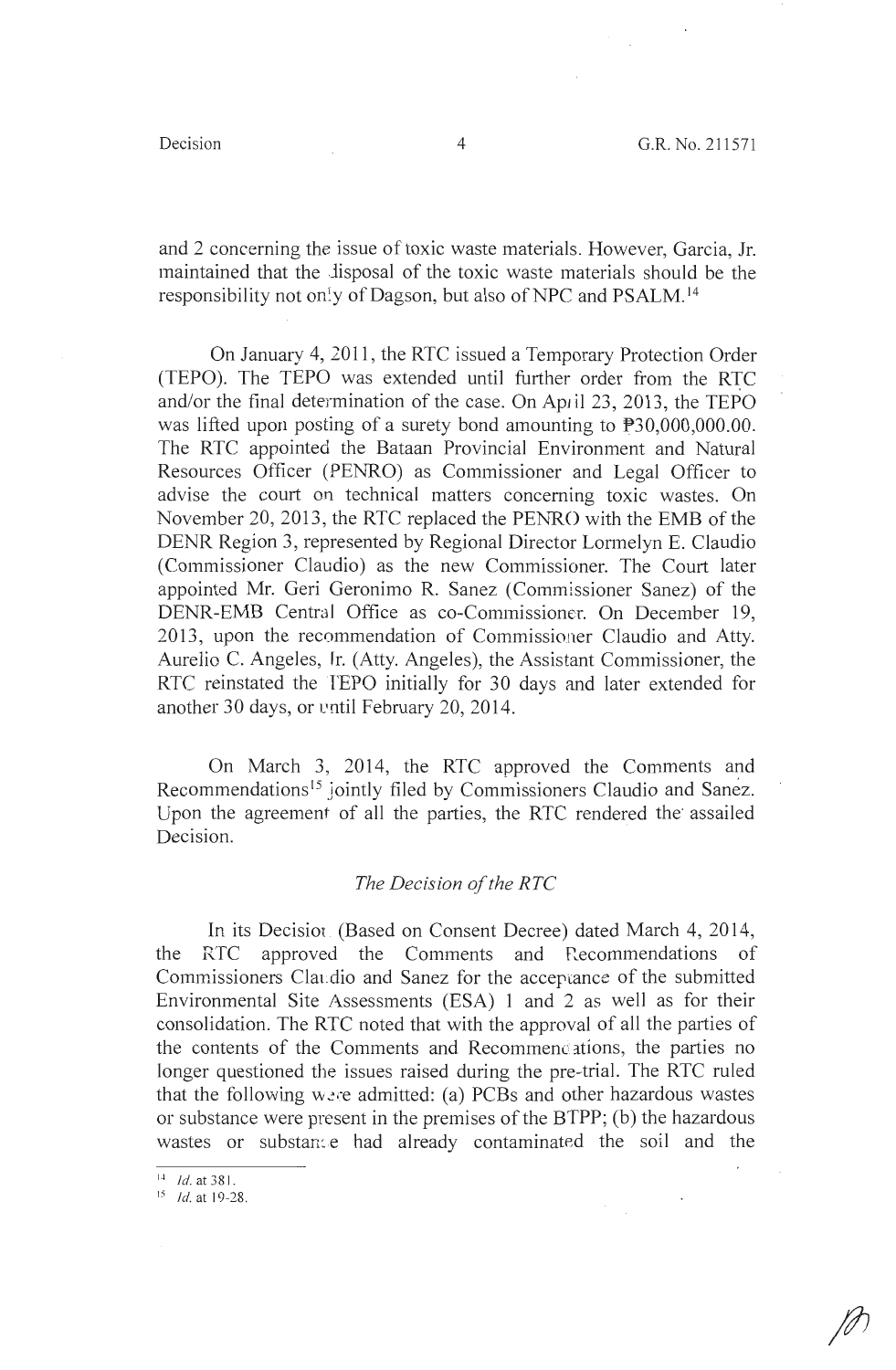environment within the BTPP; and  $(c)$  proper treatment and disposal of the hazardous wastes should immediately be made by the defendants for the welfare of the people in the area and the environment.

The dispositive portion of the RTC Decision (Based on Consent Decree) reads:

WHEREJ ORE, judgment is hereby rendcred based on a consent decree approving the Comments and Recommendations submitted by Commissioners Regional Director Lormelyn E. Claudio of the DENR-EMB, Region 3 and Mr. Geri Geronimo R. Sanez of DENR-EMB, Central Office.

Pursuant hereto, the Department of Environment and Natural Resources-Envir mmental Management Bureau an.1 the abovenamed defendants, jointly and solidarily [sic] are being ordered to clean-up the Bataan Thermial Power Plant (BTPP) of the toxic waste materials.

To attain this, a Writ of Continuing Mandamus is hereby issued for the performance and execution of the following:

The Department of Environment and Natural Resources-Environmental Management Bureau-Central Office as the lead agency and DENR-EMF. Region 3 at the coordinating division shall act and perform their recoective duties, as follows:

a) To dev: se and submit to this Environmental Court within six (6) months from receipt hereof their approved remediation plan for the removal of toxic wastes inside the BTPP;

b) To supervise and monitor the compliance of the defendant/s or its/their accredited service provider/s in the implementation and execution of the aforesaid remediation plan;

(c) To submit to this Environmental Court on a quarterly basis a progress reportion the implementation of the remediation plan on the BTPP until its completion; and

(d) To submit to this Environmental Court within thirty  $(30)$ days from the completion of the implementation of the remediation plan, a Certifica on that BTPP is already cleared of toxic wastes.

This Decision is immediately executory.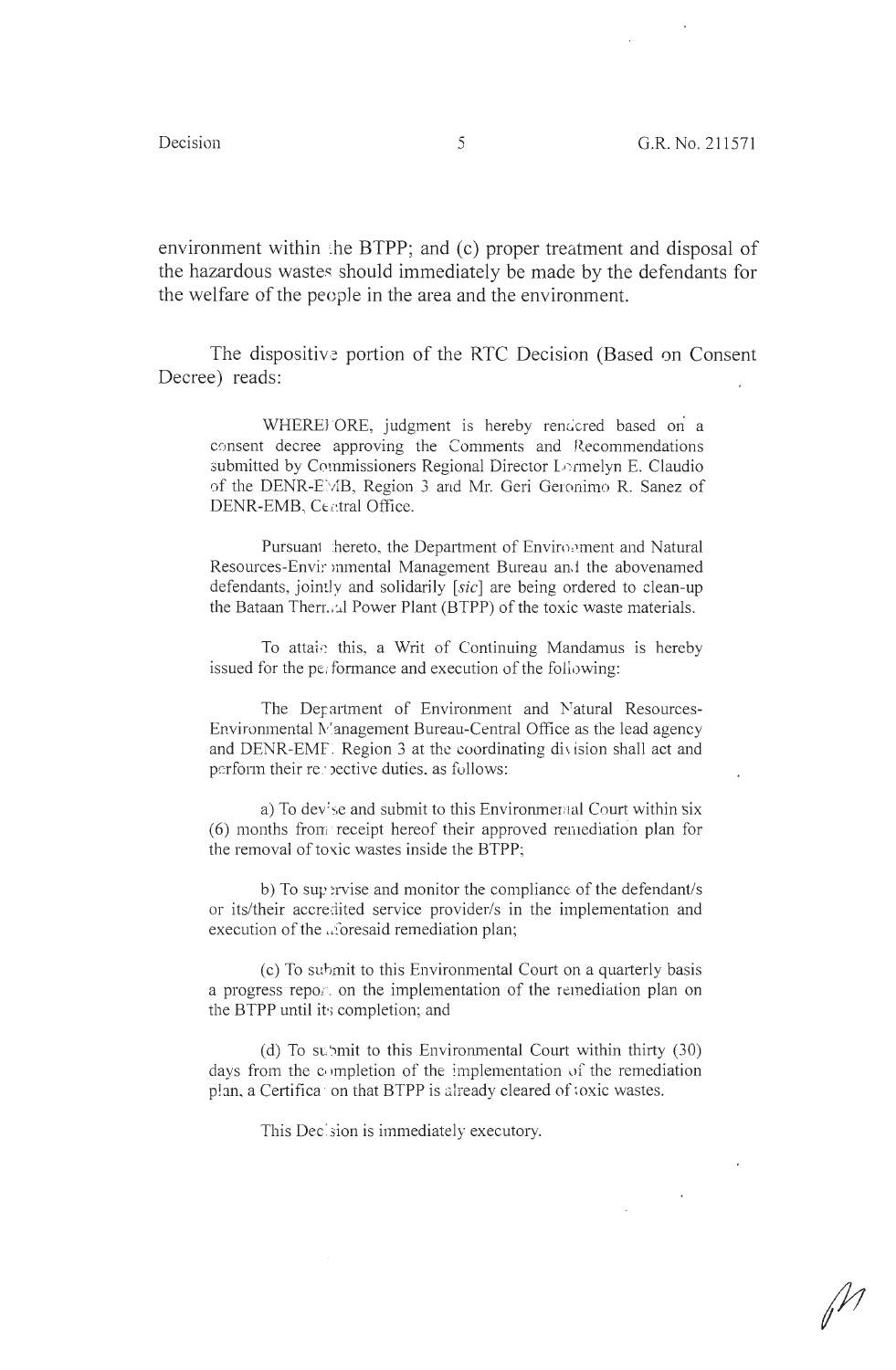## SO ORDERED.  $16$

PSALM filed the present petition for review before the Court assailing the RTC Decision (Based on Consent Decree) on the following grounds:

- 1. The RI'C Decision (Based on Consent Decree) varied with the recommendation of the DENR-EMB Commissioners;
- 2. The RTC Decision (Based on Consent Decree) is fatally flawed and defective as it imposed obligations that were not voluntarily assumed by the parties; and
- 3. The RTC-imposed obligations lack the consent of all the parties on all its terms and conditions.

PSALM alleges as follows: A consent decree is entered into by the parties themselves and the role of the court is to approve the compromise presented by the parties. Thus, the RTC cannot impose obligations not voluntarily assumed by the parties. The Comments and Recommendations suggested further sampling and studies preparatory to the remediation plan, but the RTC Decision (Based on Consent Decree) made all the defendants liable for the clean-up of the BTPP. The recognition of the technical nature of the recommendation of the officials of the DENR-EMB is not tantamount to an admission, or express assumption of liability, or consent to clean-up the BTPP. The RTC prematurely lifted the TEPO in its Order dated April 23, 2013 which resulted in the hauling by the Individual Workers of valuable assets of the BTPP that was 1llowed by the Provincial Government of Bataan. NPC estimated the value of the hauled material and spare parts at P391,008,093.33.<sup>17</sup>

Albert S. Garcia (Albert Garcia), in his capacity as Governor of the Province of Bataan, alleges in his Comment<sup>18</sup> that PSALM availed itself of a wrong mode of appeal by filing a petition for review before the Court instead of an ordinary appeal before the Court of Appeals; and

<sup>&</sup>lt;sup>16</sup> *Id.* at 18-19.

 $17$  *Id.* at 123.

<sup>18</sup> *Rollo*, Vol. 3, pp. 1323-1335.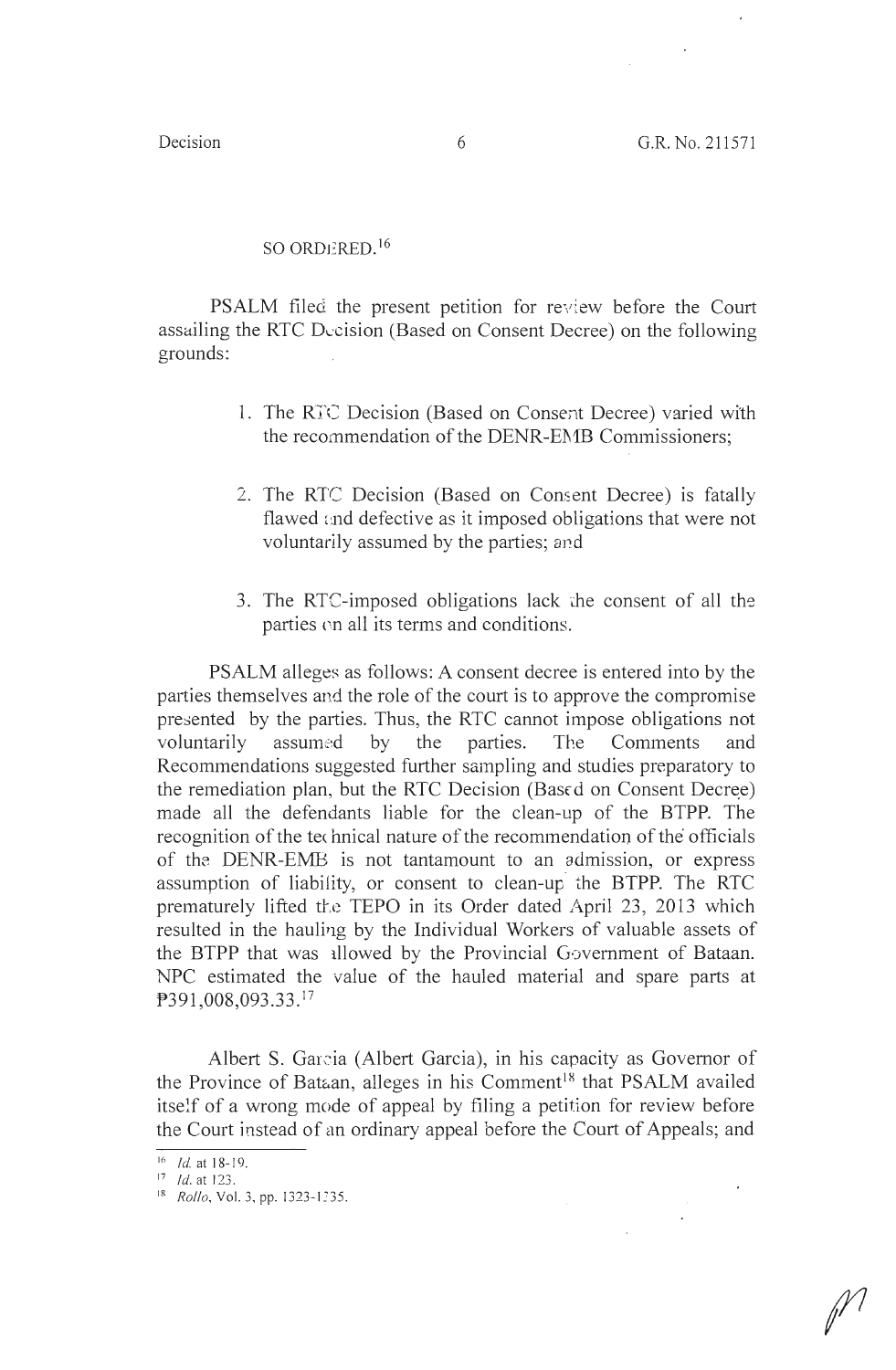that PSALM cannot escape its liability over the toxic wastes generated by its predecessor, the NPC, which constructed and operated the BTPP.

USTC, in its Comment,  $19$  alleges that on December 29, 1988, the NLRC-RAB III rendered a Decision in 26 consolidated cases filed by more than 6,000 employees against Power Contractors, Inc., NPC, and Westinghouse International Projects Company for unpaid wages and compensation; that the NLRC-RAB III issued an Order granting the issuance of a Writ of Execution in favor of the employees directing the Sheriff to collect from the NPC the amount of  $\overline{P}$ 73,463,695.00 as full satisfaction of the amount due; that the Sheriff of the NLRC-RAB III caused a Notice of Levy and Notice of Sale of Execution of Personal Property; and that or. December 3, 2010, an auction sale was conducted with the employees, represented by Dagson, as the winning bidder. USTC further alleges that the employees executed in their favor deeds of sale; thus making them the recognized awardees/owners of all the machineries, turbines, and all other movables inside the BTPP. USTC furthermore alleges that in an Order dated August 30, 2013, the NLRC-RAB III adjudged USTC as the logical and legitimate purchaser of the rights and properties of the judgment awardees.

The DENR, represented by the Office of the Solicitor General (OSG), alleges in its Comment<sup>20</sup> the following: The RTC Decision (Based on Consent Decree) should be qualified. The DENR-EMB is liable for the clean-up of the BTPP only insofar as it is mandated by  $RA$  $6969.^{21}$  The DENR-EMB has to monitor and regulate the proper handling of the disposal of toxic wastes, but it is not liable for the actual removal and disposal of the toxic wastes including the costs and expenses thereof. The DENR was impleaded in the Environmental Complaint only as the government agency tasked to monitor, supervise, and control the presence, transportation, disposal, and clean-up of toxic and hazardous substances under RA 6969. The OSG further alleges that the RTC was correct in upholding the recommen lations of the DENR-EMB; and that the DENR-EMB is a specialized agency which has in its favor the presumption that it possesses the necessary qualifications and competence exacted 'by law over matters under its jurisdiction.

<sup>&</sup>lt;sup>19</sup> *Id.* at 1344-1353.<br><sup>20</sup> *Id.* at 1449-1461.

<sup>&</sup>lt;sup>21</sup> Toxic Substances and Hazardous and Nuclear Waste Control Act of 1990.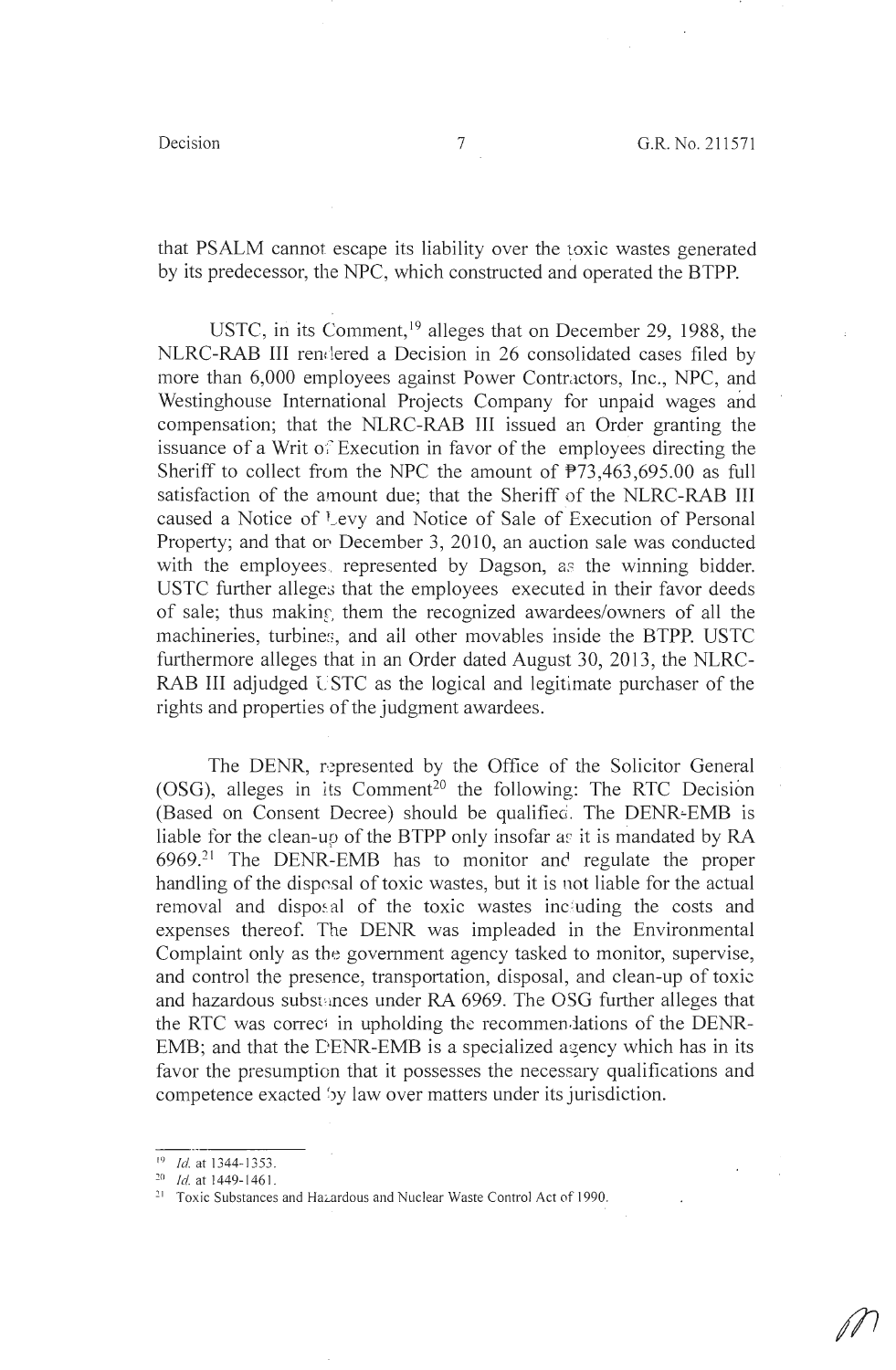Viray Rongcal Beltran Yumul & Viray Law Office, counsel for the Individual Workers, in its Compliance<sup>22</sup> maintains that the relief sought before the Court is the nullity of the RTC Decision (Based on Consent Decree) only insofar as the liabilities of PSALM and NPC are concerned; that the Individual Workers prayed that they be excused from filing their Comment, as they would abide by the decision of the Court in the case; and that the Court noted and granted the request of the Individual Workers in its Resolution<sup>23</sup> dated October 14, 2015.

Dagson, in his Compliance and Comment, <sup>24</sup> alleges that the RTC cannot use the Com1 nents and Recommendations of the Commissioners as the basis of its Decision because the clean-up must be based on a remediation plan that to date, has not yet been issued; that he agrees with PSALM that a consent decree cannot be based on assumption, but presupposes the existence of an agreement voluntarily entered into by the parties; that the cemolition of the BTPP alreacy commenced without the proper ESA and remediation plan; and that the RTC is holding the other respondents accountable for the cost of the clean-up without declaring the extent of their participation.

Nieto failed to file his Comment. In a Resolution<sup>25</sup> dated September 14, 2016, the Court required PSALM to submit Nieto's correct and present address. In a Manifestation and Compliance,<sup>26</sup> PSALM informed the Court that the last pleading filed by Nieto in Civil Case No. 882-ML was a Comment/Opposition [re: Uniwide Scrap Trader's Corporation's (USTC) Urgent Motion to Conduct the Approved Environmental Site Assessment and Dismantling Activities in BTPP] with Manifestation regarding Motion for Issuance of a Break Open Order dated 30 June 2014. PSALM informed the Court that on February 22, 2016, it received a Motion for Substitution of Farty dated February 5, 2016 filed by one Rosalinda P. Abracero (Abracero) alleging that Nieto died on December L 2015, but assigned his rights to Abracero prior to his death. PSALM alleged that it did not receive any confirmation from Atty. Virgilio Batalla (Atty. Batalla), Nieto's counsel.

*<sup>22</sup>Rollo,* **Vol. 3, pp. 1475-J t 77.** 

 $23$  *Id.* at 1479-1481.

<sup>&</sup>lt;sup>24</sup> *Id.* at 1656-1666.<br><sup>25</sup> *Id.* at 1691-1692.

<sup>&</sup>lt;sup>26</sup> *Id.* at 1693-1699.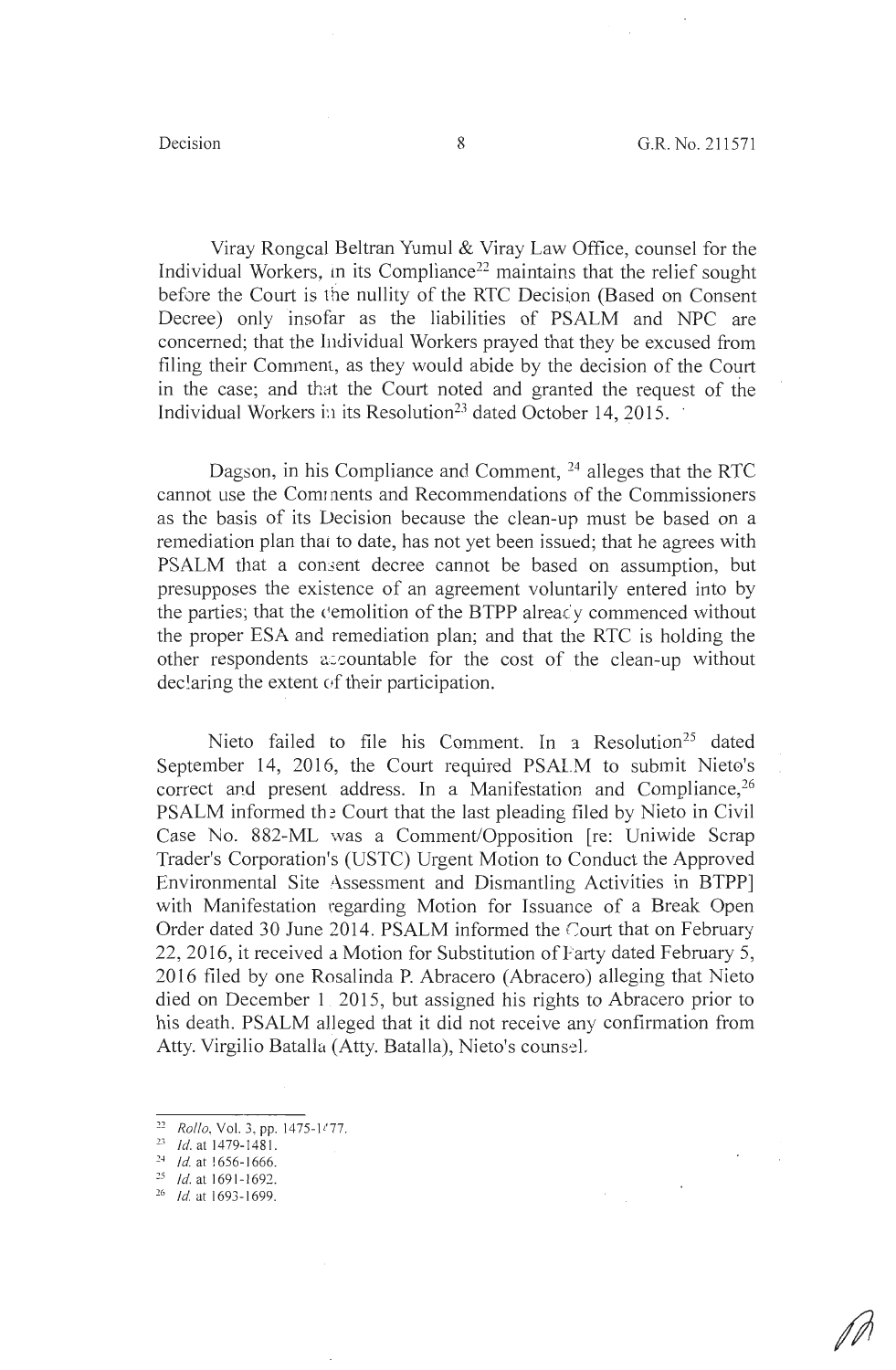In a Resolution<sup>27</sup> dated March 29, 2017, the Court required Atty. Batalla to comment on the manifestation regarding the death of Nieto and the substitution by Abracero before the RTC. In an internal Resolution<sup>28</sup> dated July 5, 2017, the Court directed the Division Clerk of Court to resend the Resolution dated March 29, 2017 to Atty. Batalla. In a Resolution dated .fanuary 8, 2018,<sup>29</sup> the Court issued a show cause order against Atty. Batalla for his failure to comply with the Resolution dated March 29, 2017. In a Resolution dated De ember 3, 2018,  $30$  the Court imposed a fine of  $P5,000.00$  upon Atty. Batalla and required him to comply with the Resolution dated January 8, 2018. To date, Atty. Batalla has not complied with the Court's directives. As such, Abracero was neither impleaded nor became a party to this case before the Court.

Garcia, Jr. likewise did not file his comment to the petition. However, the Provincial Governor of Bataan was adequately represented by Alber: Garcia.

Meanwhile, in a Manifestation<sup>31</sup> dated January 13, 2016, USTC manifested to the Court that in view of the urgency of commencing the  $clean-up$  of asbestos-containing materials and toxic waste materials in the BTPP, it undertakes to perform the clean-up activities at its own expense through entities accredited and authorized by the DENR-EMB. USTC submitted to the Court the Environmental Compliance Certificate issued by the DENR-EMB to KRC Environmental Services, one of the companies hired by USTC to perform the clear-up operations in the BTPP.

### *The Issue*

Whether the RTC Decision (Based on Consent Decree) went beyond the Comments and Recommendations of the Commissioners.

- 
- $29$  Id. at 1745-1747.
- *<sup>30</sup>*Id. at 1754-1756.
- $\frac{31}{16}$  *I*. at 1489-1492.

 $^{27}$  Id. at 1737-1738.<br> $^{28}$  Id. at 1741.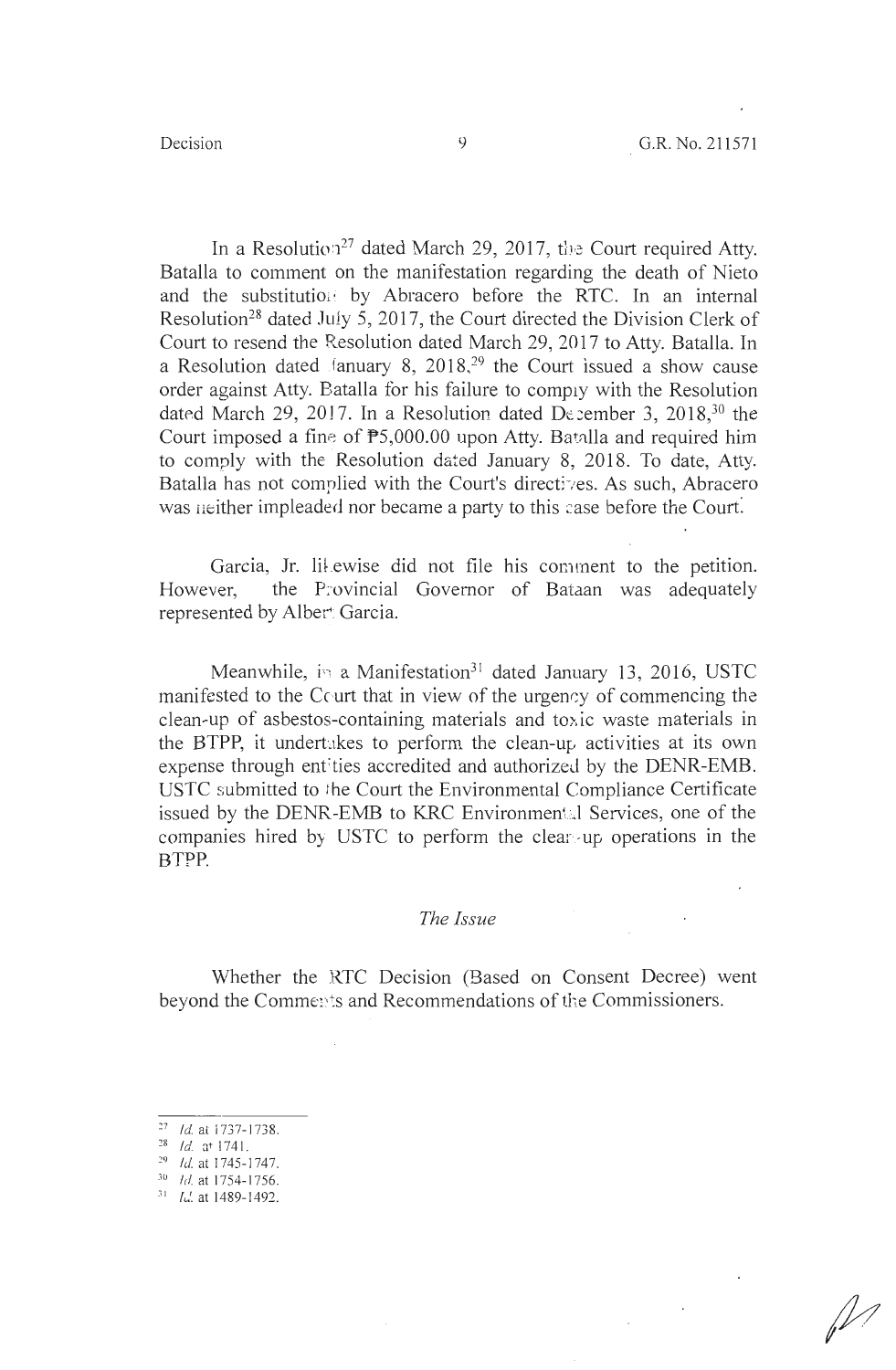#### *The Ruling of the Court*

The petition is partly meritorious.

To clarify, the determination of the opposing claims of ownership of the BTPP, its parts, and equipment and machineries is not an issue before the Court. Here, PSALM assails the RTC Decision (Based on Consent Decree) in the sense that it deviated from the Comments and Recommendations nf Commissioners Claudio and Sanez. PSALM alleges that the RTC Decision does not have the approval of the defendants in imposing upon them obligations that were not agreed upon by the parries.

In environmental cases, the parties are not prohibited from exploring avenues in settlement.<sup>32</sup> Section 5, Rule 3 of the Rules of Procedure for Environmental Cases provides:

SECTION 5. Pre-Trial Conference; Consent Decree. - The judge shall put the parties and their counsels under oath, and they shall remain under oath in all pre-trial conferences.

The judge shall exert best efforts to persuade the parties to arrive at a settlement of the dispute. The judge may issue a consent decree approving the agreement between the parties in accordance with law, morals, public order and public policy to protect the right of the people to a balanced and healthful ecology.

Evidence not presented during the pre-tnal, except newlydiscovered evidence, shall be deemed waived.

The settlement takes the form of a consent decree. A consent decree is a "*judicially-approved settlement between concerned parties based on public interest and public policy to protect and preserve the environment.*"<sup>33</sup> A consent decree necessarily requires the agreement of all the parties pursuant to Section 5, Rule 3 of the Rules of Procedure for Environmental Cases.

<sup>&</sup>lt;sup>32</sup> See *Most Rev. Arigo, et al. v. Swift, et al.*, 743 Phil. 8, 56 (2014).<br><sup>33</sup> Section 4(b), Rule 1 of th Rules of Procedure for Environmental Cases.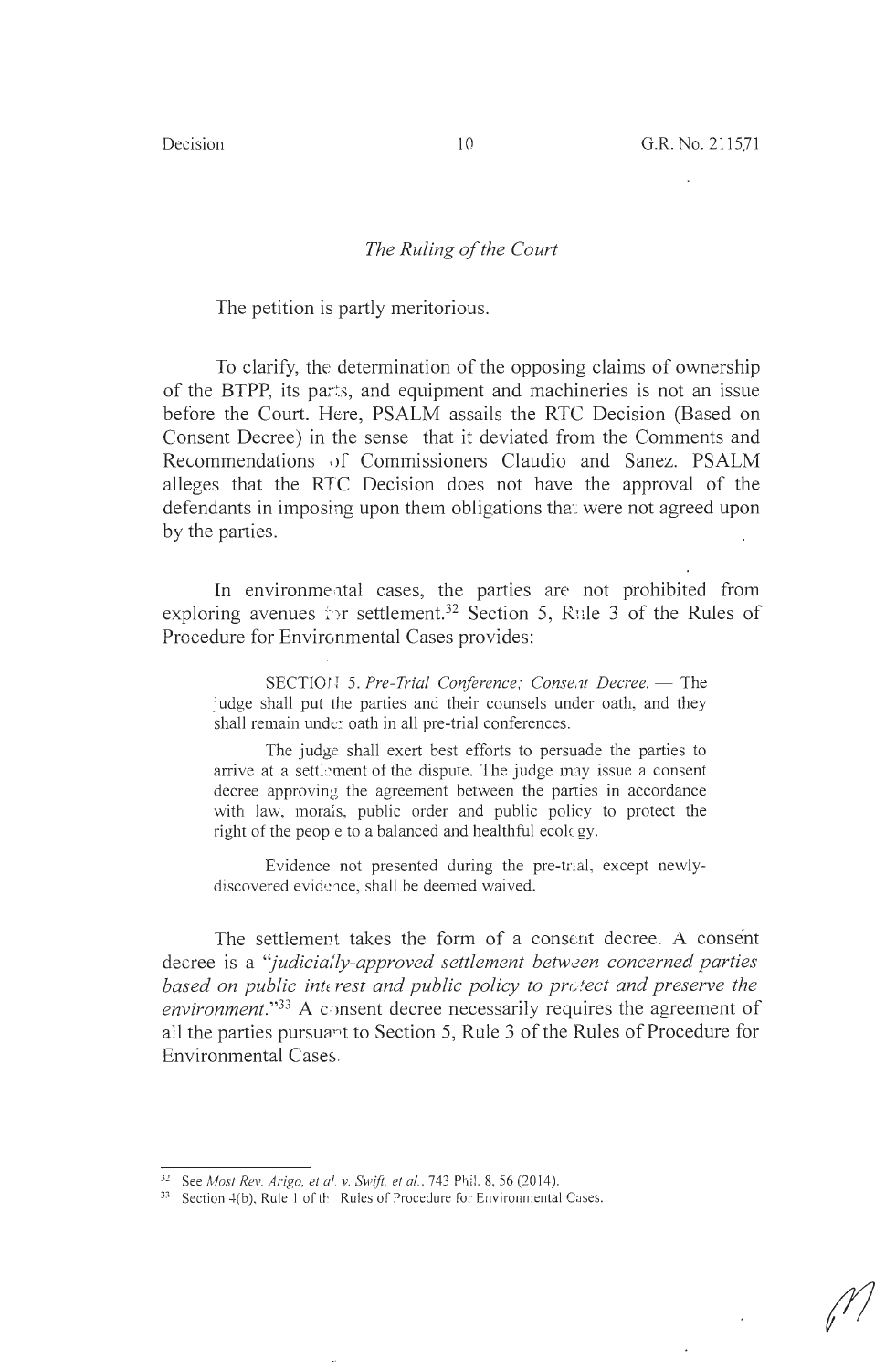In this case however, the consem of all the parties is lacking. Still, PSALM admitted that the parties agreed with the Comments and Recommendations of Commissioners Claudio and Sanez which state:

Based on the submitted ESAs, presentation of the service providers and the discussions during the review of the ESAs, the Review Commit ee ascertained that there are gaps in the individual ESAs. Thus, it is prudent to accept the submitted ESAs and consolidate the same and the recommendations of which shall be undertaken during the conduct of further sampling and studies for the preparation of Remediation Plan subject to approval of the Commission and the DENR-EMB Central and Region 3 Offices prior to any dismantlir g operation by the awardee/court-declared owner.<sup>34</sup>

However, there is nothing in the Comments and Recommendations )f the Commissioners that touched upon the liabilities of the parties. Hence, the RTC erred in interpreting the acceptance of the parties of the Comments and Recommendations of the Commissioners as their acceptance of their liabilities in the clean-up of the BTPP and in ruling that all the defendants, including the DENR-EMB, are jointly and solidarily liable for the clean-up. While the RTC is not precluded from ruling on the liabilities of L'1e defendants for the clean-up of the BTPP, it must make its ruling after giving all the parties an opportunity to be heard. In this case, the RTC Decision (Based on Consent Decree) was supposed to be upon the agreement of all the defendants which P<sub>3</sub>ALM denies.

The RTC adopted the Comments and Recommendations of Commissioners Claudio and Sanez when it enumerated the functions to be performed by the DENR-EMB--it shall be the lead agency to accomplish the clean-up of the BTPP. The functions are meant to implement the Comments and Recommendations of the Commissioners prior to the clean-up:. thus:

a) To dev se and submit to this Environmen al Court within six (6) months from receipt hereof their approved remediation plan for the removal of  $t \leq t$  wastes inside the BTPP;

b) To supervise and monitor the compliance of the defendant/s or its/their accredited service provider/s in the implementation and execution of the aforesaid remediation plan;

<sup>34</sup> *Rollo,* Vol I. p. 28.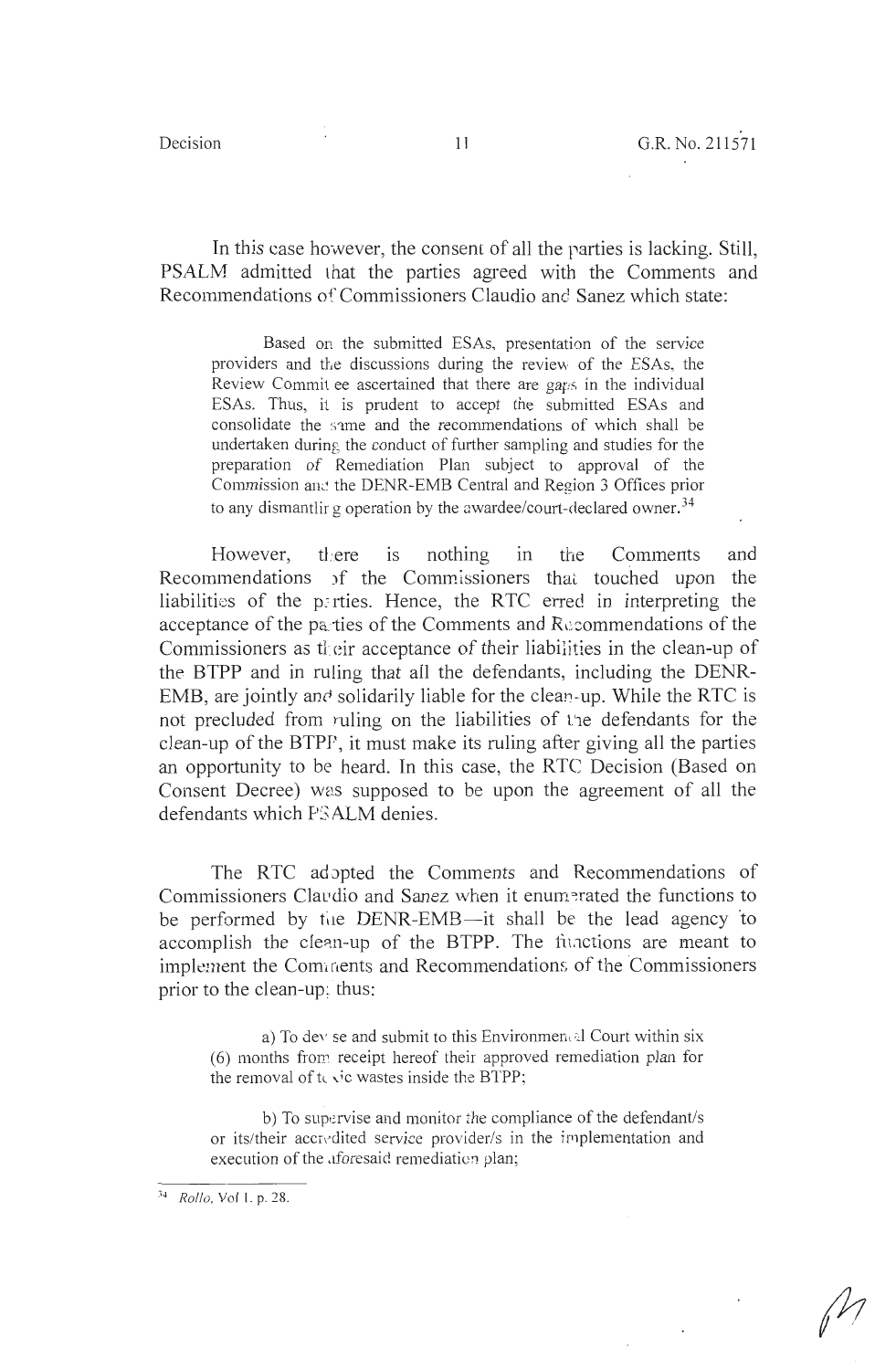c) To submit to this Environmental Court on a quarterly basis a progress report on the implementation of the remediation plan on BTPP until its completion; and

d) To submit to this Environmental Court within thirty  $(30)$ days from the completion of the implementation of the remediation plan, a Certification that BTPP is already cleared of toxic wastes.<sup>35</sup>

The Court finds no reason to reverse the RTC assigned functions to the DENR-EMB. Further samplings and studies, as recommended by Commissioners Claudio and Sanez, can be done under the supervision of the DENR-EMB prior to the remediation plan. Nevertheless, the responsibility of the DENR-EMB is to act as the lead agency in the clean-up. The obligation for the clean-up lies with the other defendants, but the DENR has the responsibility to supervise the entire operation to ensure its proper implementation. However, the RfC erred in making the DENR-EMB soliderily liable for the clean-up of the BTPP. As the lead agency, the DENR-EMB should not be solidarily liable with the other defendants who have claims over the BTPP and its assets. First, as provided in the Implementing Rules and Regulations of RA 6969, *"[t]he waste generator slall be responsible for the proper management and disposal of the hazardous wastes"* and *"shall bear the costs for the proper storage, treatment and disposal of their hazardous· waste."36*  Under the IRR, the waste generator is the person who generates or produces, through any commercial, industrial or trade activities, hazardous wastes.<sup>37</sup> In the case, the DENR-EMB does not fall within the definition of a waste generator. The DENR-EMB has no stake on the remaining assets of the BTPP. Thus, DENR-E}AB should not be held liable for the clean-up.

**WHEREFORE,** the petition is **PARTLY GRANTED.** The case is hereby **REMANDED** to Branch 4 of the Regional Trial Court of Mariveles, Bataan for the determination of the liabilities of the defendants (except the Department of Environment and Natural Resources-Environ.nental Management Bureau) who have claims over the Bataan Thermal Power Plant and its remaining assets, and equipment and machineries for the clean-up of toxic waste materials prior to their disposition.

 $\frac{35}{35}$ *Id.* at 18-19.<br><sup>36</sup> Title 3, Chapter VII, Section 24 (4) and (5) of the IRR of RA 6969.

 $37$  Title I, Chapter I, Section  $6(21)$  of the IRR of RA 6969.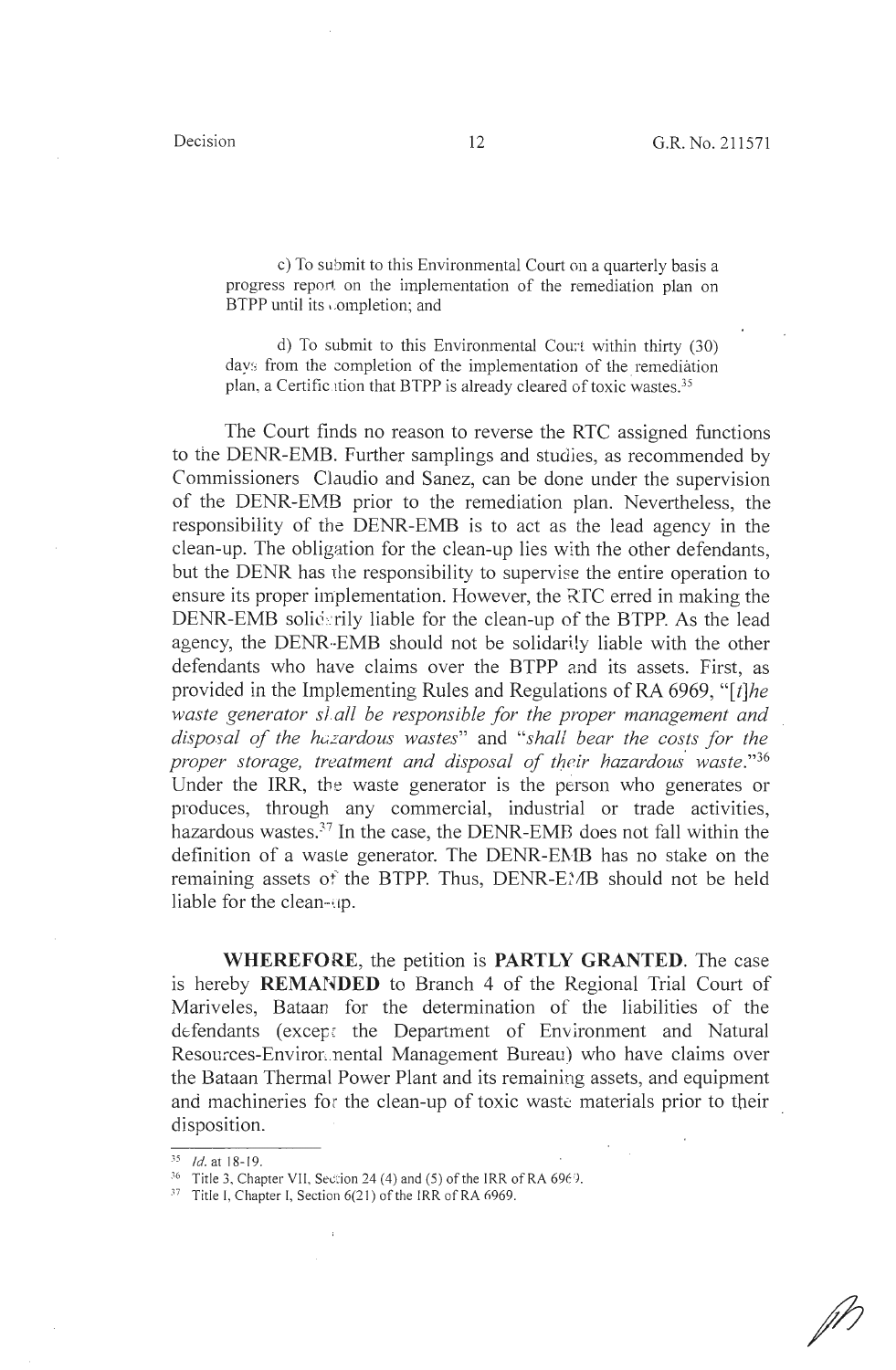Decision

**SO ORDERED.** 

PAUL B. INTING **HENRI** Associate Justice

WE CONCUR:

MARVIC M.V.F. LEONEN

Associate Justice Chairperson

**RAMON**  $\overline{\text{NDO}}$ *Associate Justice* 

**EDGARDO L. DELOS SANTOS** 

Associate Justice

**JHOSEP** PEZ Associate Justice

# **ATTESTATION**

I attest that the conclusions in the above Decision had been reached in consultation before the case was assigned to the writer of the opinion of the Court's Division.

MARVIC M.V.F. LEONEN

Associate Justice Chav person

13